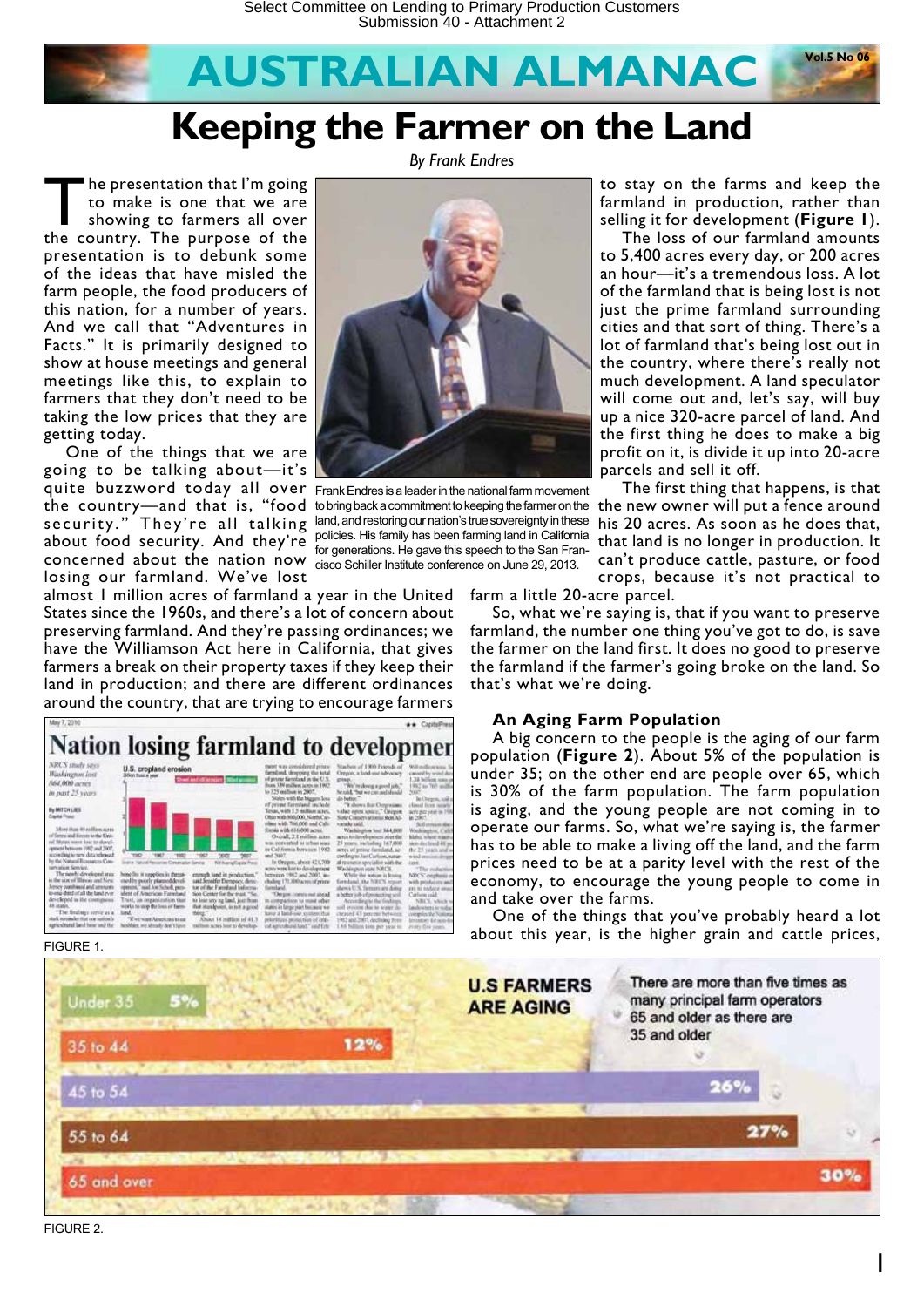and this sort of thing. And I clipped this article out of a farm paper, and it shows that the farm prices have risen 177% since 1991, but also, the costs have risen by 210% (**Figure 3**). Now, there's a little fallacy in this chart: Back in 1991, our farm prices were not at 100% of parity. They were approximately 50% of parity, and if they would have shown that in this chart, the spread would have been even greater.

Most businesses, as well as farming, have a formula, and that formula is: Production times Price equals Income. So any decrease in production or in price will drastically affect your income.

Supply and demand: We're told that this is what governs our prices, and so what we would like to do, is show you how that's not working today. World population today is approximately 7 billion. The acres of farmland per capita is, for the general population of the world, approximately fifty-five hundredths of an acre—that's half an acre per capita that is being used today to feed the population. And when you put that in context of what the world population is going to be, it's quite astounding.

In the United States alone, the present population is around 315 million people, and the projection is that, by the year 2050, which is only 37 years from now, they expect that our population is going to increase by another 100 million people. Most of our economic theory has been supply and demand; this is what the farmers are told—that supply and demand is what governs your prices, and you dumb farmers, you overproduce every year, and so that's why you can't expect to get a decent price for your commodity or your animals, because you just produce too much.

That theory is taught in the colleges and the universities like it's the theory of gravity: You throw a rock up and it falls down. Well, the same thing with the law of supply and demand. When your production goes up, naturally your prices are going to go down.

#### **Adam Smith's 'Invisible Hand'**



Adam Smith let slip that his theories only work when both parties to the transacstrength. The East India Company apparently didn't get the message.

That theory was originally formulated by a fellow by the name I'm sure all of you heard of, Adam Smith, back in the 1700s. He was what is known as a court economist. And we have court economists today, who preach the same thing.

Adam Smith was a favorite of the British Crown at that time, because in all their colonies, all over the world, you had to have some way of explaining why tions are dealing from a position of equal they would literally steal the commodities, and take them back to England, and manufacture them, and then

attempt to sell them back to their colonies. And so they had to have some way of explaining that away to the colonists at that time, and so Adam Smith's theory fit quite well!

And then when he couldn't explain it, he said, well,



#### FIGURE 3.

there's an "invisible hand" in the marketplace that's controlling it. It almost makes it sound like it's something divine is coming down from the Heavens. So, that's one theory of how farm prices are made, and the same thing is pulling the wool over the farmers' eyes today.

And to back up just a minute: Adam Smith let slip, in one of his theories, that his theories only work when both parties to the transaction are dealing from a position of equal strength. And when you look at the British East India Company, which did all the trading with the colonies for the British Crown at that time that, most certainly, wasn't equal strength. If any other country would attempt to go in and trade with some of their colonies on some of the major commodities, the British Empire would send their forces, their Navy and their Army, in there, and would stop them from doing trade with those colonies.

#### **Carl Wilken and the 'Golden Era'**

But there's another man who's very significant, because his efforts produced what is called the "Golden Era" for agriculture; that was the period from 1941 until 1952. Carl Wilken was a farmer in Iowa, and he had training from the University of Iowa; and he really liked getting into economics, and found that agriculture has a multiplier, as do all segments of our economy. But agriculture had the highest multiplier, and he found that for every dollar that's generated on the farms, that the national economy ended up with \$7 of new wealth. And when he found this, he became a one-man evangelist, so to speak, and spent countless hours all over the country, giving seminars on how this operated.

In 1941, when Pearl Harbor was bombed, within a couple of days, they had passed the National Defense Act, there was such fever to go to war at that time. He got 13 state secretaries of agriculture together in Washington, and he gave a one-day seminar, and showed them why we need to have parity prices for agriculture: because, number one, we've got to feed the nation, as well as the military; we've got to produce the food for the war effort. But more importantly, we have got to produce the income to pay for this tremendous war effort.

And so, as a result of that, he got Senator [Henry] Steagall—here it's a coincidence again—Senator Steagall, to tack onto the National Defense Act, what is called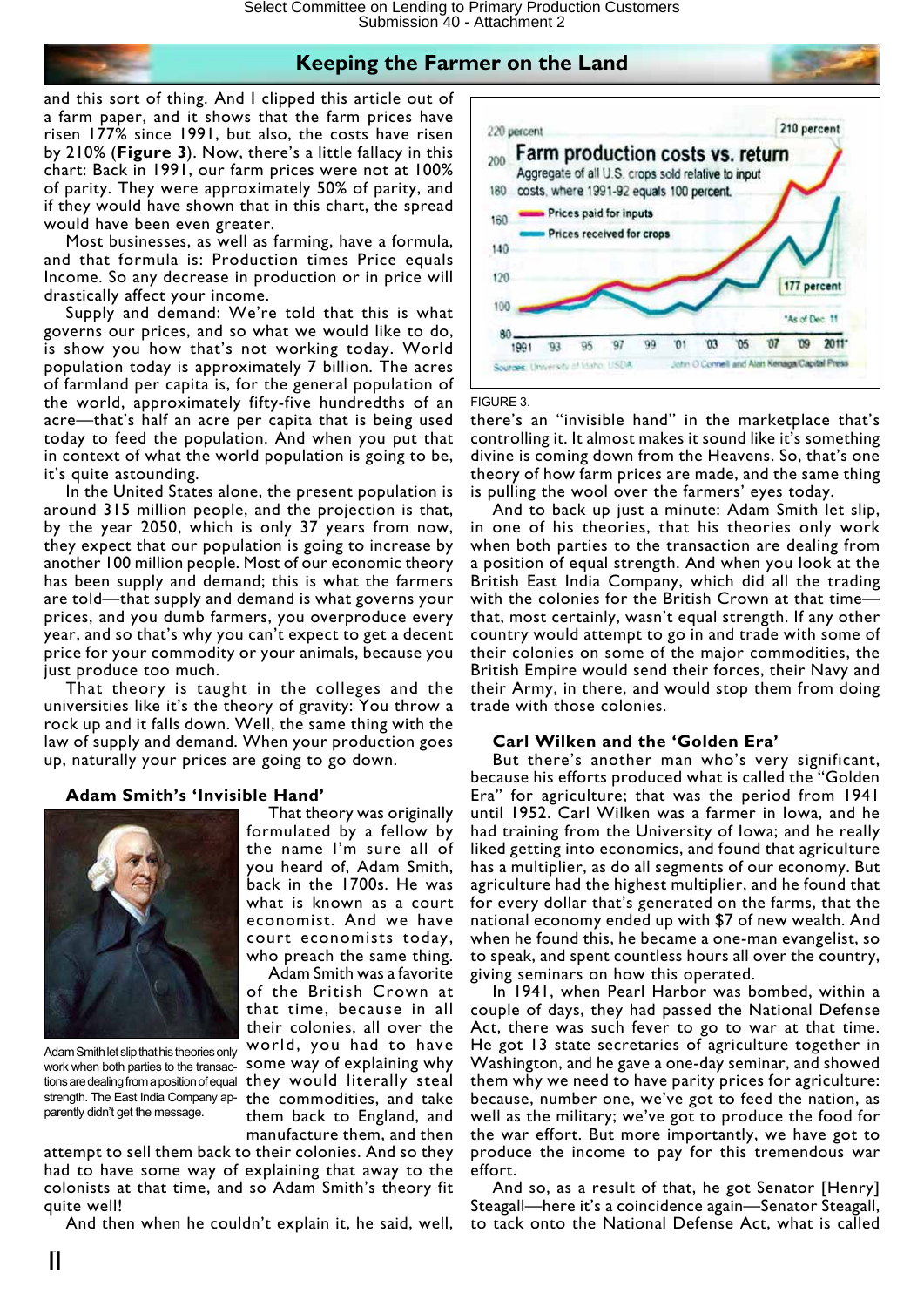

the Steagall Amendment, that simply stated that all farm commodities would be priced at 100% of parity. And because of that, they were able to stabilize agriculture, encourage food production, and also to pay for the war effort at that time. And this act went from 1941 to 1952. Carl Wilken (1895-1968), standing, is credited with bringing a "Golden Age" to agriculture.

But there were no farmers involved in getting that act passed at that time, to keep it in force, and so it was repealed, and they substituted a sliding-scale parity. And when that happened, the farm prices just began to skid downhill.

And during that time period, from '41 to 1952, that policy caused a depression in one segment of our economy. Can anybody guess what that is? It was the banking industry. The bankers could only loan out 16% of their money. Why? Farming was the biggest industry in the country; farmers didn't have to borrow from one year to the next to plant their crops or do anything else. It was paid for by the income from their farms.

And so, the farmers and people in rural areas were depositing money in the bank, and taking interest from the banker. And then, in 1952, when the law was rescinded, in one year, the loan-to-deposit ratio in banks, jumped to 32%.

It's very hard to see this, but basically what that is, if you have real sharp eyesight—I took out of the government statistics book, put out by the Department of Agriculture: These are the parity prices; and it just shows what that was, during that time period. And that established a foundation for all the farms in this country that were established in that generation, and set the stage for all the farmers at that time to establish themselves.

#### **Swords into Plowshares**

Something very interesting happened during that period: The troops that returned from the war, many of them wanted to establish farms and become farmers. They could go out and buy a farm, and if they were good farmers, they could pay for that farm from the crops that they would raise and sell. So this helped establish the farm population at that time; they could go out and making a living in rural America.

The Prices Received Index (**Table 1**) is just a gauge of what they were receiving on the parity scale. Parity: Everybody uses parity in our economy, *everybody,* but they just call it by a different name; for farmers it's

| <b>Commodity &amp; Unit</b> | Prices<br>Received | 100%<br>Parity | Parity<br>Received | In<br>cents lb |  |
|-----------------------------|--------------------|----------------|--------------------|----------------|--|
| Cotton, ber lb.             | 0.727              | 2.12           | 34                 | 0.72           |  |
| Wheat, per bu.              | 8.10               | 18.70          | 43                 | 13.5           |  |
| Corn, per bu.               | 6.98               | 12.80          | 55                 | 01.2           |  |
| Barley, per bu.             | 5.58               | 13.10          | 47                 | 01.6           |  |
| Grain Sorghum, per cwt.     | 12.10              | 22.30          | 54                 | 12.10          |  |
| Soybeans, per bu.           | 14.10              | 30.30          | 47                 | 23.5           |  |
| Oats, per bu.               | 3.93               | 7.79           | 50                 | 12.2           |  |
| Dry edible beans, per cwt.  | 35.10              | 88.50          | 40                 | 35.1           |  |
| Milk [all], per cwt.        | 20.00              | 51.50          | 39                 | 20.0           |  |
| Beef Cattle [all], per cwt  | 128.00             | 294.00         | 44                 | 128.0          |  |
| Calves, per cwt.            | 169.00             | 403.00         | 42                 | 169.0          |  |
| Hogs, per cwt.              | 62.90              | 161.00         | 39                 | 62.9           |  |

#### **Table 1** Prices Received Index

"parity." For university teachers, for firemen, policemen, and so on, it's "cost of living wage." And so, the cost of living wage for the farmer is called parity. And if you're receiving 100% parity for your crops and your cattle, then that is a full, fair wage, comparing the selling price of your commodities compared to what your input costs are to raise it. That's simply what parity is.

Lately, it's dropped down, on the average, to about 50% of parity, and that does not encourage the young people to go into agriculture, and it does not encourage the farmers to keep their land, if they can sell it for development or whatever.

Some people say, well, gosh, basically what you're asking here is, that we're going to have to double the price of our commodities, to bring it to 100% parity, and what you're saying is, "My God, we can barely afford our food right now, how're you going to double the price?"





FIGURE 4.